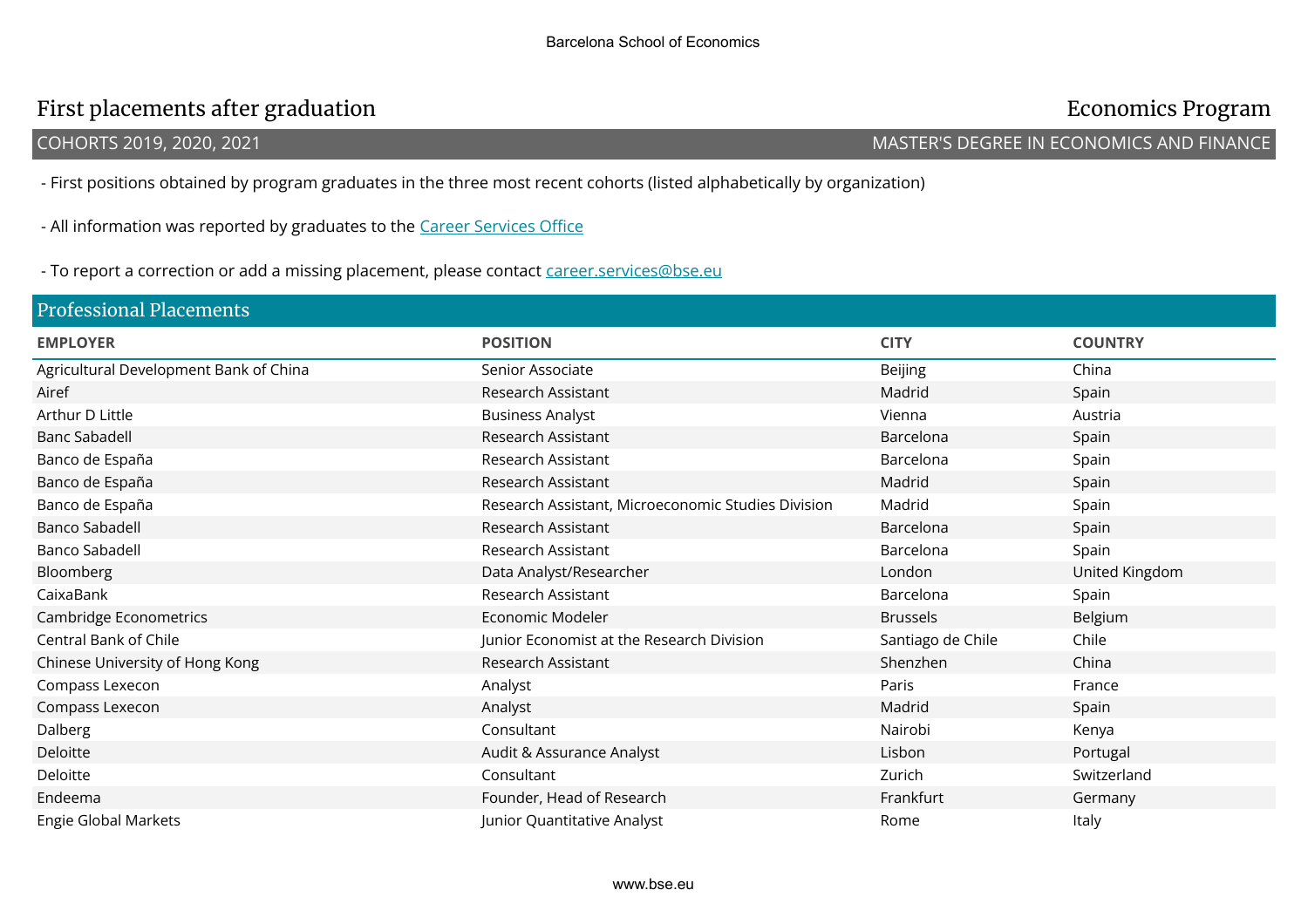| Enhanced Resource Center (ERC)                               | <b>Financial Analyst</b>                                                         | Jacksonville, FL | <b>United States</b> |
|--------------------------------------------------------------|----------------------------------------------------------------------------------|------------------|----------------------|
| <b>ESADE Business School</b>                                 | Research Assistant                                                               | Barcelona        | Spain                |
| Estudios Técnicos                                            | Economist                                                                        | San Juan         | Puerto Rico          |
| European Central Bank (ECB)                                  | <b>Bond Markets</b>                                                              | Frankfurt        | Germany              |
| European Central Bank (ECB)                                  | Trainee                                                                          | Frankfurt        | Germany              |
| European Central Bank (ECB)                                  | Trainee - DG Monetary Policy                                                     | Frankfurt        | Germany              |
| European Central Bank (ECB)                                  | Trainee - International & European Relations                                     | Frankfurt        | Germany              |
| European Central Bank (ECB)                                  | Trainee - Monetary Policy                                                        | Frankfurt        | Germany              |
| European Central Bank (ECB)                                  | Trainee in DG Monetary Policy                                                    | Frankfurt        | Germany              |
| European Central Bank (ECB)                                  | Trainee in International Macroeconomics and<br>International Finance Directorate | Frankfurt        | Germany              |
| European Central Bank (ECB)                                  | Trainee in Monetary Policy Strategy Division                                     | Frankfurt        | Germany              |
| European Central Bank (ECB)                                  | Trainee in the International Policy Analysis division                            | Frankfurt        | Germany              |
| Evercore ISI                                                 | Senior Associate                                                                 | Washington, DC   | <b>United States</b> |
| Everis                                                       | Junior Engineer                                                                  | Valencia         | Spain                |
| <b>Facts Global Energy</b>                                   | Analyst (Oil, Latin America)                                                     | London           | United Kingdom       |
| Fidelity Investments                                         | <b>Technical Analyst</b>                                                         | New Dehli        | India                |
| <b>Frontier Economics</b>                                    | Analyst                                                                          | London           | United Kingdom       |
| <b>Frontier Economics</b>                                    | Analyst                                                                          | Madrid           | Spain                |
| Future Proof                                                 | Predoctoral Research Associate                                                   | San Diego, CA    | <b>United States</b> |
| Glovo                                                        | <b>Business Intelligence Analyst</b>                                             | Barcelona        | Spain                |
| Governance and Economics Research Network (GEN)              | Research Assistant                                                               | Ourense          | Spain                |
| HM Revenue & Customs                                         | Higher Statiscal Officer                                                         | Manchester       | United Kingdom       |
| <b>IESE Business School</b>                                  | Research Assistant - Accounting and Control Department Barcelona                 |                  | Spain                |
| Imperial College Business School                             | Research Assistant                                                               | London           | United Kingdom       |
| <b>INSEAD</b>                                                | Predoctoral Research Assistant                                                   | Paris            | France               |
| Instiglio                                                    | Analyst                                                                          | Nairobi          | Kenya                |
| Institut Barcelona d'Estudis Internacionals                  | Research Fellow                                                                  | Barcelona        | Spain                |
| Institute for Statistical Studies and Economics of Knowledge | Research Assistant                                                               | Moscow           | Russia               |
| Inter-American Development Bank                              | Research Fellow                                                                  | Washington, DC   | <b>United States</b> |
| Kellogg School of Management                                 | Pre-Doctoral Research Assistant                                                  | Evanston, IL     | <b>United States</b> |
| <b>KKS Advisors</b>                                          | Data Associate Intern                                                            | London           | United Kingdom       |
| <b>KKS Advisors</b>                                          | <b>ESG Research and Strategy Associate</b>                                       | London           | United Kingdom       |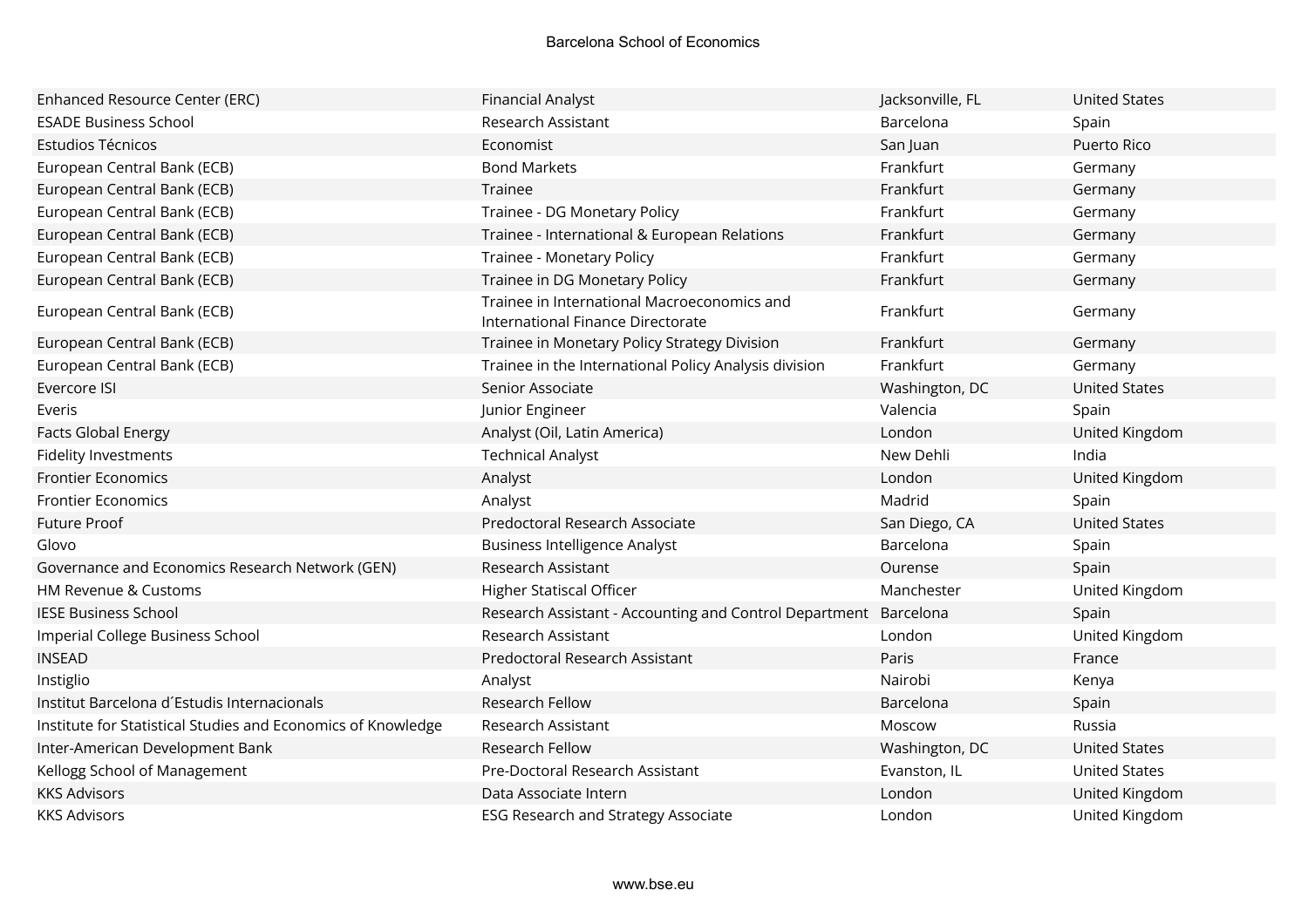| <b>KPMG</b>                                       | <b>Advisory Analyst</b>                           | Istanbul        | Turkey               |
|---------------------------------------------------|---------------------------------------------------|-----------------|----------------------|
| <b>KPMG</b>                                       | Financial Risk Management Consultant              | Barcelona       | Spain                |
| Laterite                                          | Summer Associate                                  | Kigali          | Rwanda               |
| London Economics                                  | Economic Analyst                                  | London          | United Kingdom       |
| <b>Management Solutions</b>                       | Financial and Commodities Risk Consultant         | Milan           | Italy                |
| Ministry of Ecology, Economic Research Department | Internship                                        | Paris           | France               |
| Ministry of Education                             | Head of Economic Analysis and Regional Monitoring | Lima            | Peru                 |
| Nangyang Technological University                 | Research Assistant                                | Singapore       | Singapore            |
| National Foundation for Education Research        | Senior Economist                                  | London          | United Kingdom       |
| National University of Singapore                  | Research Assistant                                | Singapore       | Singapore            |
| <b>NERA</b>                                       | Research officer                                  | Madrid          | Spain                |
| Netquest                                          | Field Manager                                     | Barcelona       | Spain                |
| Novum Capital                                     | Analyst                                           | Frankfurt       | Germany              |
| OECD                                              | Internship                                        | Paris           | France               |
| <b>OECD</b>                                       | Trainee                                           | Paris           | France               |
| <b>OECD</b>                                       | Trainee                                           | Paris           | France               |
| OECD                                              | Trainee                                           | Paris           | France               |
| <b>Oxford Economics</b>                           | Economist                                         | London          | United Kingdom       |
| Princeton University                              | Research Specialist                               | Princeton, NJ   | <b>United States</b> |
| Publicly traded jewelry company                   | Data Scientist                                    | Shantou         | China                |
| <b>RBB Economics</b>                              | Associate                                         | London          | United Kingdom       |
| Reserve Bank of Australia                         | Senior Analyst                                    | Sydney          | Australia            |
| SA- Confederation of Icelandic Enterprise         | Economist                                         | Reykjavik       | Iceland              |
| Santander                                         | Economist 2                                       | Madrid          | Spain                |
| Seoul National University                         | Research Assistant                                | Seoul           | South Korea          |
| SIRIS Academic                                    | Analyst                                           | Barcelona       | Spain                |
| <b>SnA Consulting</b>                             | Associate Analytics Consultant                    | Istanbul        | Turkey               |
| Societe Generale                                  | <b>Client Support</b>                             | Tokio           | Japan                |
| Stanford (SIEPR)                                  | Predoctoral fellowship program                    | Stanford, CA    | <b>United States</b> |
| The Brattle Group                                 | Research Analyst                                  | London/Brussels | United Kingdom       |
| The Brattle Group                                 | Research Analyst                                  | <b>Brussels</b> | Belgium              |
| The Brattle Group                                 | Research Analyst                                  | London          | United Kingdom       |
| The Keenfolks                                     | Big Data and AI (Intern)                          | Barcelona       | Spain                |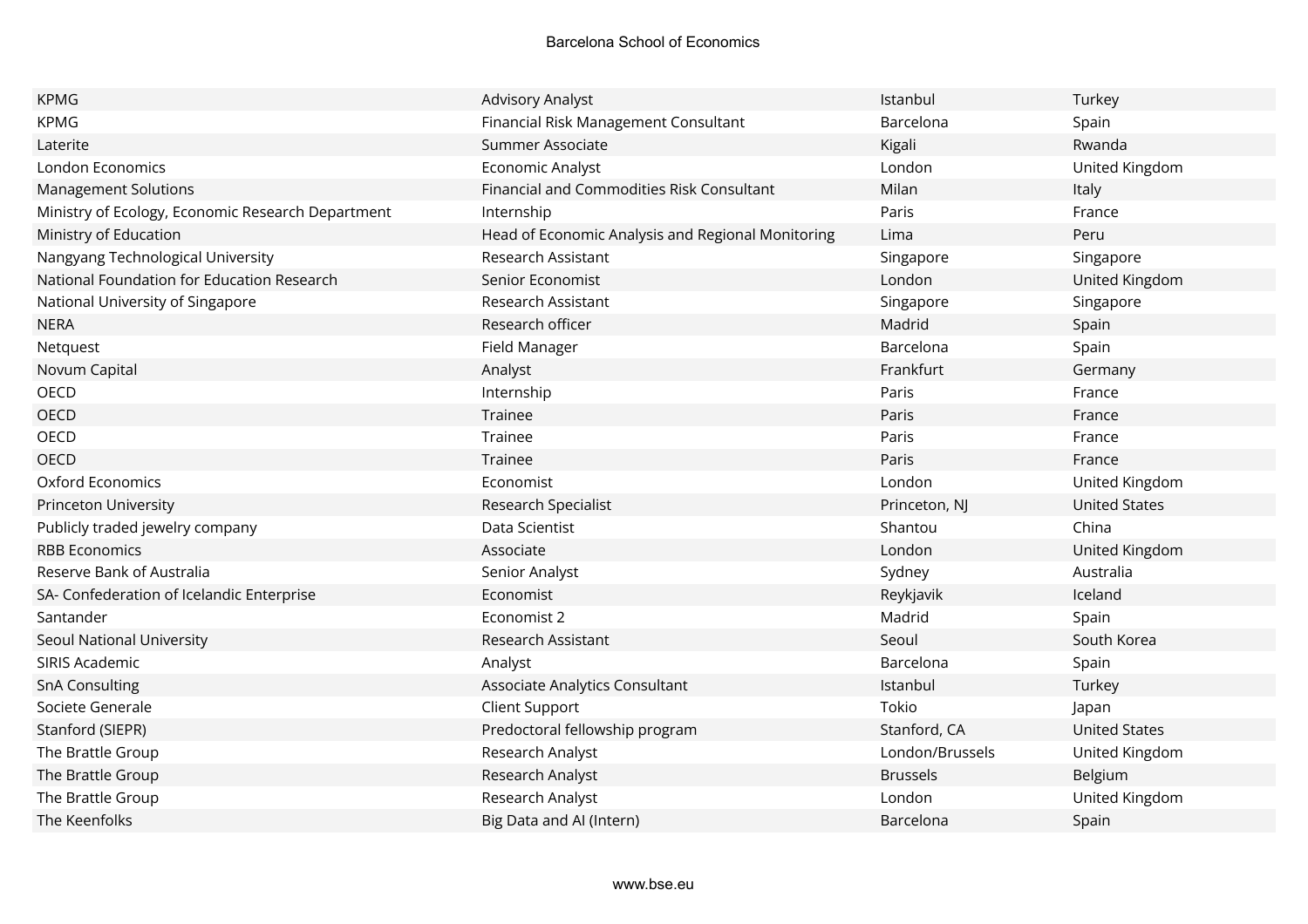| <b>UBS</b>                     | <b>Investment Banking Analyst</b> | London    | United Kingdom |
|--------------------------------|-----------------------------------|-----------|----------------|
| Universidad Carlos III         | Big Data Analysis                 | Madrid    | Spain          |
| Universitat Pompeu Fabra (UPF) | Research Assistant                | Barcelona | Spain          |
| University of Exeter           | Associate Tutor                   | London    | United Kingdom |
| University of Warwick          | Research Assistant                | Warwick   | United Kingdom |
| University of Zurich           | Research Assistant                | Zurich    | Switzerland    |
| University of Zurich           | Research Assistant                | Zurich    | Switzerland    |
| University of Zurich           | Research Fellow                   | Zurich    | Switzerland    |
| University of Zurich           | Research Officer                  | Zurich    | Switzerland    |
| Vivid Economics                | Summer Analyst                    | London    | United Kingdom |

# Continuing Studies

| <b>INSTITUTION</b>                                     | <b>PROGRAM</b>                                                               | <b>CITY</b>  | <b>COUNTRY</b>       |
|--------------------------------------------------------|------------------------------------------------------------------------------|--------------|----------------------|
| Australian National University                         | PhD in Economics                                                             | Canberra     | Australia            |
| Barcelona School of Economics (BSE)                    | Master in Data Science                                                       | Barcelona    | Spain                |
| Barcelona School of Economics (BSE)                    | Master in Data Science                                                       | Barcelona    | Spain                |
| Barcelona School of Economics (BSE)                    | Master in International Trade, Finance and Development                       | Barcelona    | Spain                |
| <b>Bonn School of Economics</b>                        | Integrated Master in research and PhD program                                | Bonn         | Germany              |
| City University of London                              | MSc in Data Science program                                                  | London       | United Kingdom       |
| Columbia University                                    | PhD in Economics                                                             | New York, NY | <b>United States</b> |
| <b>INSEAD</b>                                          | PhD in Finance                                                               | Paris        | France               |
| London Business School                                 | PhD in Economics                                                             | London       | United Kingdom       |
| London School of Economics and Political Science (LSE) | Master in Research in International Social and Public<br>Policy in Economics | London       | United Kingdom       |
| Paris School of Economics                              | Master II in Economics                                                       | Paris        | France               |
| Paris School of Economics                              | Master's in Analysis and Policy in Economics                                 | Paris        | France               |
| Paris School of Economics                              | Master's degree Analysis & Policy in Economics                               | Paris        | France               |
| <b>Stanford University</b>                             | PhD                                                                          | Heidelberg   | Germany              |
| <b>Tilburg University</b>                              | Research Master                                                              | Tilburg      | Netherlands          |
| <b>Tilburg University</b>                              | Research Master                                                              | Tilburg      | Netherlands          |
| Universidad Carlos III de Madrid                       | Master in Economic Analysis                                                  | Madrid       | Spain                |
| Universitat Autònoma de Barcelona (UAB)                | Master of Science in Economics                                               | Barcelona    | Spain                |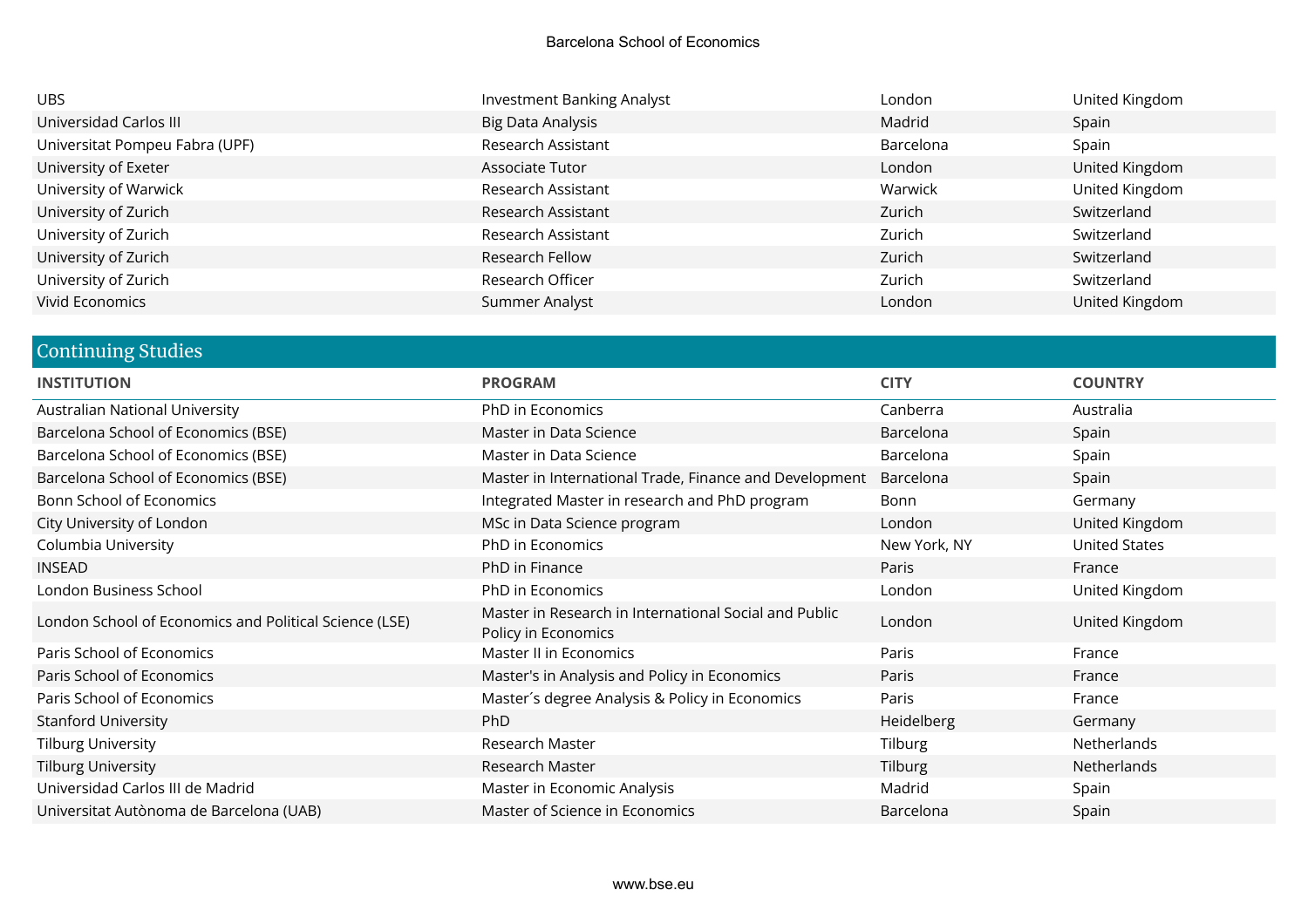| Universitat de Barcelona (UB)  | PhD in Economics        | Barcelona | Spain |
|--------------------------------|-------------------------|-----------|-------|
| Universitat de València        | MA Ethics and Democracy | Valencia  | Spain |
| Universitat Pompeu Fabra (UPF) | <b>MRes</b>             | Barcelona | Spain |
| Universitat Pompeu Fabra (UPF) | <b>MRes</b>             | Barcelona | Spain |
| Universitat Pompeu Fabra (UPF) | MRes                    | Barcelona | Spain |
| Universitat Pompeu Fabra (UPF) | <b>MRes</b>             | Barcelona | Spain |
| Universitat Pompeu Fabra (UPF) | <b>MRes</b>             | Barcelona | Spain |
| Universitat Pompeu Fabra (UPF) | MRes                    | Barcelona | Spain |
| Universitat Pompeu Fabra (UPF) | MRes                    | Barcelona | Spain |
| Universitat Pompeu Fabra (UPF) | <b>MRes</b>             | Barcelona | Spain |
| Universitat Pompeu Fabra (UPF) | <b>MRes</b>             | Barcelona | Spain |
| Universitat Pompeu Fabra (UPF) | <b>MRes</b>             | Barcelona | Spain |
| Universitat Pompeu Fabra (UPF) | <b>MRes</b>             | Barcelona | Spain |
| Universitat Pompeu Fabra (UPF) | MRes                    | Barcelona | Spain |
| Universitat Pompeu Fabra (UPF) | MRes                    | Barcelona | Spain |
| Universitat Pompeu Fabra (UPF) | <b>MRes</b>             | Barcelona | Spain |
| Universitat Pompeu Fabra (UPF) | <b>MRes</b>             | Barcelona | Spain |
| Universitat Pompeu Fabra (UPF) | MRes                    | Barcelona | Spain |
| Universitat Pompeu Fabra (UPF) | MRes                    | Barcelona | Spain |
| Universitat Pompeu Fabra (UPF) | MRes                    | Barcelona | Spain |
| Universitat Pompeu Fabra (UPF) | MRes                    | Barcelona | Spain |
| Universitat Pompeu Fabra (UPF) | <b>MRes</b>             | Barcelona | Spain |
| Universitat Pompeu Fabra (UPF) | <b>MRes</b>             | Barcelona | Spain |
| Universitat Pompeu Fabra (UPF) | <b>MRes</b>             | Barcelona | Spain |
| Universitat Pompeu Fabra (UPF) | MRes                    | Barcelona | Spain |
| Universitat Pompeu Fabra (UPF) | MRes                    | Barcelona | Spain |
| Universitat Pompeu Fabra (UPF) | Mres                    | Barcelona | Spain |
| Universitat Pompeu Fabra (UPF) | <b>MRes</b>             | Barcelona | Spain |
| Universitat Pompeu Fabra (UPF) | MRes                    | Barcelona | Spain |
| Universitat Pompeu Fabra (UPF) | <b>MRes</b>             | Barcelona | Spain |
| Universitat Pompeu Fabra (UPF) | MRes                    | Barcelona | Spain |
| Universitat Pompeu Fabra (UPF) | Mres                    | Barcelona | Spain |
| Universitat Pompeu Fabra (UPF) | <b>MRes</b>             | Barcelona | Spain |